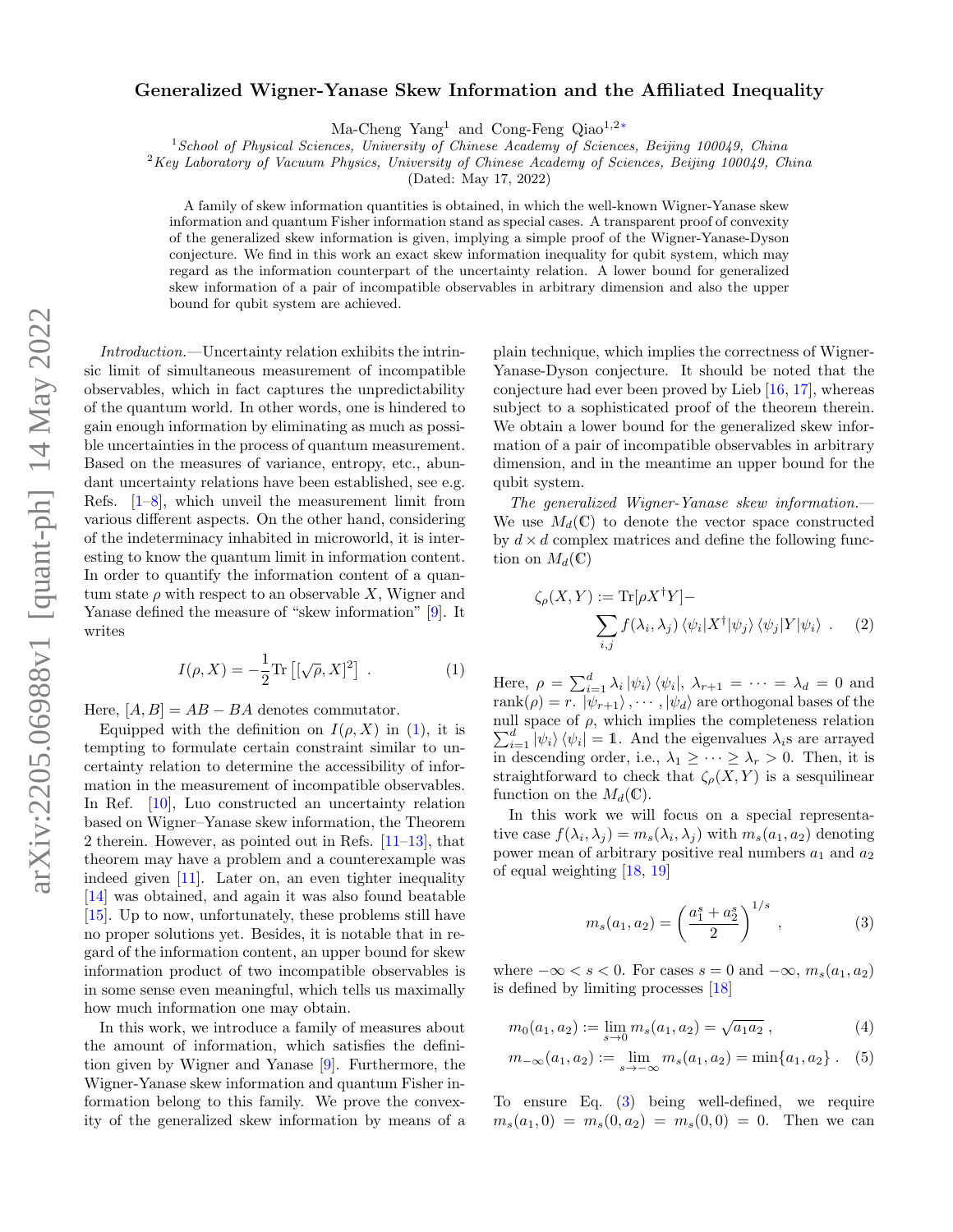define the following sesquilinear function on  $M_d(\mathbb{C})$ 

$$
\zeta_{\rho}^{s}(X, Y) := \text{Tr}[\rho X^{\dagger} Y] -
$$
\n
$$
\sum_{i,j} m_{s}(\lambda_{i}, \lambda_{j}) \langle \psi_{i} | X^{\dagger} | \psi_{j} \rangle \langle \psi_{j} | Y | \psi_{i} \rangle ,
$$
\n
$$
= \sum_{i \neq j} [\lambda_{i} - m_{s}(\lambda_{i}, \lambda_{j})] \langle \psi_{i} | X^{\dagger} | \psi_{j} \rangle \langle \psi_{j} | Y | \psi_{i} \rangle . \quad (6)
$$

Here,  $M_d(\mathbb{C})$  represents the dimension- $d^2$  complex inner product space [\[20\]](#page-5-9). Due to the hermiticity,  $\zeta_{\rho}^{s}(X, X) =$  $\zeta^s_{\rho}(X,X)^*$ , there are three possible cases, i.e.  $\zeta^s_{\rho}(X,X)$  $0, \zeta_{\rho}^{s}(X, X) < 0$ , or  $\zeta_{\rho}^{s}(X, X) = 0$ . Correspondingly, X is said to be positive, negative, or neutral vector. In quantum mechanics, X denotes an observable.

In the following, we will prove that  $\zeta_\rho^s(X,X)$  is always nonnegative, hence  $\zeta_{\rho}^{s}(X, X)$  can be treated as the generalized Wigner-Yanase skew information

$$
I^s(\rho, X) := \zeta^s_\rho(X, X) . \tag{7}
$$

Indeed, the Wigner-Yanase skew information is merely the special case of  $s = 0$  [\[21\]](#page-5-10)

$$
I(\rho, X) = I^0(\rho, X)
$$
  
= Tr[ $\rho X^{\dagger} X$ ] -  $\sum_{i,j}$  m<sub>0</sub>( $\lambda_i, \lambda_j$ )|  $\langle \psi_i | X | \psi_j \rangle$ |<sup>2</sup> (8)

$$
= \text{Tr}[\rho X^{\dagger} X] - \text{Tr}[\sqrt{\rho} X^{\dagger} \sqrt{\rho} X] \tag{9}
$$

$$
=-\frac{1}{2}\text{Tr}\left[[\sqrt{\rho},X]^2\right].\tag{10}
$$

Here,  $m_0(a_1, a_2) = \sqrt{a_1 a_2}$  signifies the geometric mean. It is easy to see that the quantum Fisher information (QFI) [\[22,](#page-5-11) [23\]](#page-5-12) is the special case of  $s = -1$ 

$$
F(\rho, X) = I^{-1}(\rho, X)
$$
\n(11)

$$
= \text{Tr}[\rho X^{\dagger} X] - \sum_{i,j} m_{-1}(\lambda_i, \lambda_j) | \langle \psi_i | X^{\dagger} | \psi_j \rangle |^2 . \tag{12}
$$

Here,  $m_{-1}(a_1, a_2) = \frac{2}{1/a_1 + 1/a_2}$  signifies harmonic mean. Given X an observable,  $X = X^{\dagger}$ , QFI can be expressed in terms of a symmetric logarithmic deriva-tive [23-[25\]](#page-5-13), that is  $F(\rho, X) = \frac{1}{4} \text{Tr}[\rho L^2]$  with  $L =$  $2i \sum_{k,l=1}^{r} \frac{\lambda_k - \lambda_l}{\lambda_k + \lambda_l} \langle \psi_k | X | \psi_l \rangle | \psi_k \rangle \langle \psi_l |.$ 

As a measure of information amount,  $I^s(\rho, X)$  should be nonnegative and "skew" implies  $I^s(\rho, X) = 0$  if  $[\rho, X] = 0$ , as argued by Wigner and Yanase [\[9\]](#page-4-3). Moreover, if X corresponds to a conserved quantity,  $I^s(\rho, X)$ should be invariant under the unitary symmetry transformation U, i.e.  $I^s(U\rho U^{\dagger}, X) = I^s(\rho, X)$  when  $[U, X] = 0$ . These properties can be summarized as follows.

<span id="page-1-0"></span>**Theorem 1.** For arbitrary observable X,  $I^s(\rho, X)$  is independent of the trace of X and  $I^s(U\rho U^{\dagger}, X)$  =  $I^{s}(\rho, U^{\dagger}XU)$  for some unitary matrix  $U; I^{s}(\rho, X) \geq 0$ , where equal holds if and only if  $\rho$  and  $X$  are commutative,  $[\rho, X] = 0.$ 

Proof. —By definition the first statement is self-evident. As a matter of fact, we can prove that  $I^s(\rho, X) \geq 0$ is true even for normal matrix  $X$ . If  $X$  is normal, i.e.  $XX^{\dagger} = X^{\dagger}X$ , then  $\text{Tr}[\rho X^{\dagger}X] = \sum_{ij} \lambda_i |\langle \psi_i | X^{\dagger} | \psi_j \rangle|^2$ ,  $\text{Tr}[\rho XX^{\dagger}] = \sum_{ij} \lambda_j |\langle \psi_i | X^{\dagger} | \psi_j \rangle|^2$  and  $\text{Tr}[\rho X^{\dagger} X] =$  $\text{Tr}[\rho XX^{\dagger}] = \sum_{ij} \frac{\lambda_i + \lambda_j}{2} |\langle \psi_i | X^{\dagger} | \psi_j \rangle|^2$ . Thus

<span id="page-1-3"></span>
$$
I^{s}(\rho, X) = \sum_{i,j} \left[ \frac{\lambda_i + \lambda_j}{2} - m_s(\lambda_i, \lambda_j) \right] |\langle \psi_i | X^{\dagger} | \psi_j \rangle|^2 \ge 0,
$$

due to the monotonicity of the generalized mean i.e.,  $m_r(a_1, a_2) \leq m_s(a_1, a_2)$  if  $r < s$  [\[18\]](#page-5-7). If  $[\rho, X] = 0$ , X is then diagnoseable in the eigenspace of  $\rho$ . Therefore,  $I^{s}(\rho, X) = \sum_{i \neq j} [\lambda_i - m_s(\lambda_i, \lambda_j)] | \langle \psi_i | X^{\dagger} | \psi_j \rangle |^2 = 0$  and vice versa.  $\Box$ 

<span id="page-1-1"></span>**Theorem 2.** For arbitrary observable  $X$  and quantum state  $\rho$ ,  $I^s(\rho, X)$  is a monotonically decreasing function of s and less than variance, say

$$
I^{0}(\rho, X) \leq \cdots \leq I^{-\infty}(\rho, X) \leq V(\rho, X), \qquad (13)
$$

and  $I^s(\rho, X) = V(\rho, X)$  when  $\rho$  is a pure state. Here,  $V(\rho, X) = \text{Tr}[\rho X^{\dagger} X] - |\text{Tr}[\rho X^{\dagger}]|^2$  stands for variance.

*Proof.* —Since the generalized mean  $m_s(a_1, a_2)$  monotonically increases with  $s$  [\[18\]](#page-5-7),  $I^s(\rho, X)$  is a monotonically decreasing function. Hence, according to the definitions of  $I^s(\rho, X)$  and  $V(\rho, X)$ , we only need to compare  $\sum_{i,j} m_s(\lambda_i, \lambda_j) |\langle \psi_i | X^{\dagger} | \psi_j \rangle|^2$  with  $|\text{Tr}[X^{\dagger}]|^2$ . It is obvious that  $g_{\rho}(X,Y) = \sum_{i,j} m_s(\lambda_i, \lambda_j)$  $\langle \psi_i | X^{\dagger} | \psi_j \rangle \langle \psi_j | Y | \psi_i \rangle$  is a sesquilinear function on the  $M_d(\mathbb{C})$  and  $g_\rho(X, X) = \sum_{i,j} m_s(\lambda_i, \lambda_j) \|\langle \psi_i | X^{\dagger} | \psi_j \rangle\|^2 \geq$  $0, \forall X \in M_d(\mathbb{C})$ . Thus,  $g_{\rho}(X, Y)$  is a semidefinite inner product on the  $M_d(\mathbb{C})$ , which implies the Cauchy-Schwarz inequality,  $\forall X, Y \in M_d(\mathbb{C}),$ 

$$
g_{\rho}(X, X)g_{\rho}(Y, Y) \ge |g_{\rho}(X, Y)|^2.
$$
 (14)

Taking X to be a hermitian operator and  $Y = 1$ , we have

$$
g_{\rho}(X,X) \ge \left(\sum_{i} \lambda_{i} \left\langle \psi_{i} | X | \psi_{i} \right\rangle\right)^{2} = \text{Tr}[\rho X]^{2}, \quad (15)
$$

where  $g_{\rho}(1,1) = \sum_{i,j} m_s(\lambda_i, \lambda_j) \delta_{ij} = \sum_i \lambda_i = 1$  is employed. Therefore the conclusion  $I^s(\rho, X) \leq V(\rho, X)$ is obtained. If  $\rho = |\psi\rangle \langle \psi|$ , the pure state, then  $\sum_{i,j} m_s(\lambda_i, \lambda_j) |\langle \psi_i | X | \psi_j \rangle|^2 = (\langle \psi | X | \psi \rangle)^2$ , and hence  $I^s(\rho, X) = V(\rho, X).$  $\Box$ 

<span id="page-1-2"></span>**Theorem 3.** For a qubit system, if quantum sates  $\rho$ and  $\rho'$  have same purity, i.e.  $\text{Tr}[\rho^2] = \text{Tr}[\rho'^2]$ , then for nonzero observables X and X', in case  $[\rho', X'] \neq 0$  we have

$$
I^s(\rho, X) = \eta I^s(\rho', X') , \qquad (16)
$$

where  $\eta = |\langle \psi_1 | X | \psi_2 \rangle|^2 / |\langle \psi'_1 | X' | \psi'_2 \rangle|^2$ .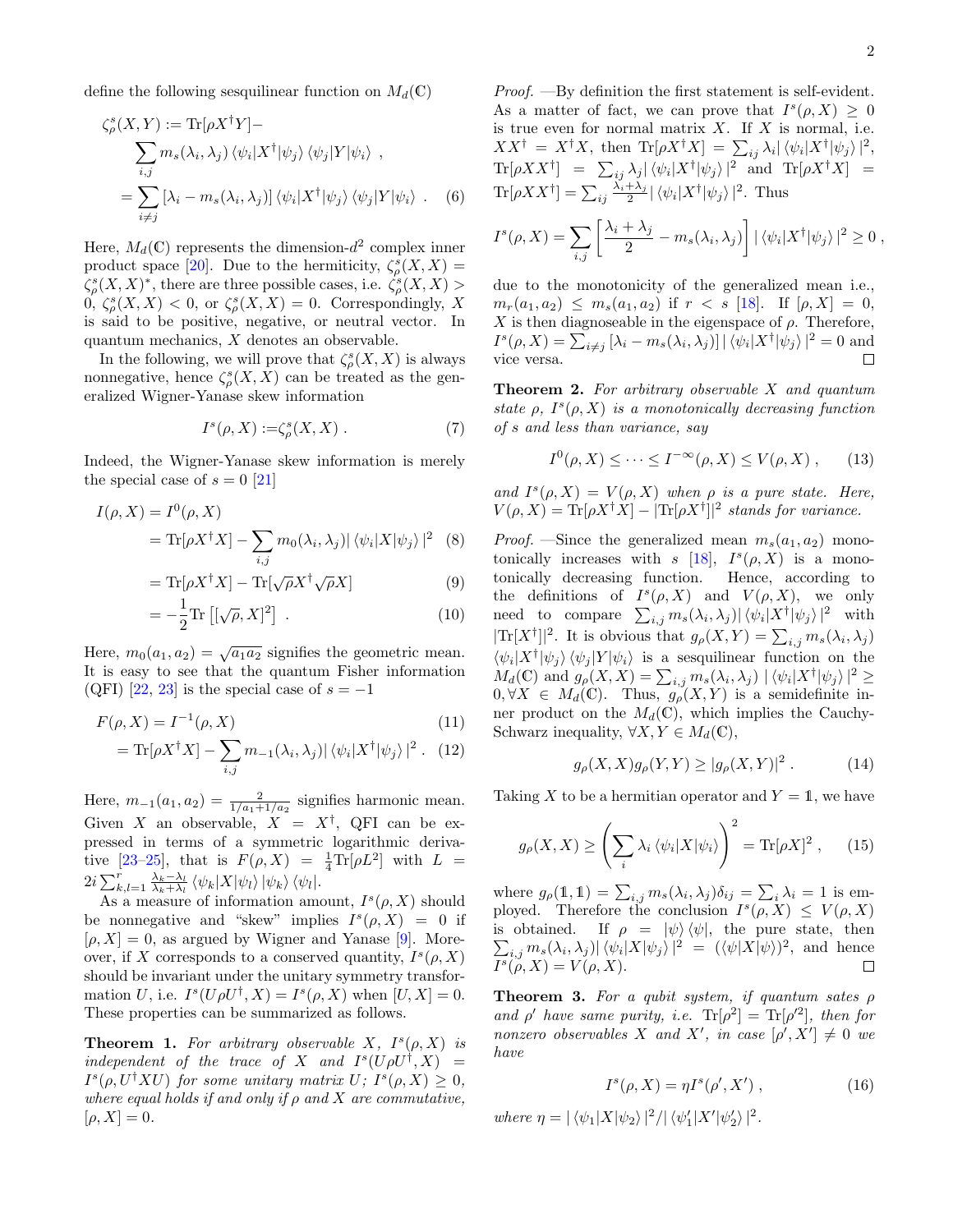<span id="page-2-4"></span> $\Box$ 



<span id="page-2-1"></span>FIG. 1. The generalized skew information  $I^s(\rho, X)$  with different purity. The dashed lines exhibit  $I^{-\infty}(\rho, X)$ , while the solid lines show the changes of  $I^s(\rho, X)$  versus s with definite purity. Here,  $\rho = 1/2(\mathbb{I} + \vec{r} \cdot \vec{\sigma})$ ,  $\text{Tr}[\rho^2] = 1/2(1+|\vec{r}|^2)$ . Note, the dashed and solid red lines are overlapped.

To prove the claim, we first show the following lemma.

<span id="page-2-0"></span>**Lemma 1.** For a qubit system, if  $\rho$  and  $\rho'$  have the same purity, they possess the same set of eigenvalues.

*Proof.* —Assume the eigenvalues of  $\rho$ ,  $\rho'$  satisfy  $\lambda_1 \geq \lambda_2$ and  $\lambda'_1 \geq \lambda'_2$  respectively.  $\text{Tr}[\rho^2] = \text{Tr}[\rho'^2]$  implies  $\lambda_1^2 + \lambda_2^2$  $\lambda_2^2 = \lambda_1^2 + \lambda_2^2$ . Considering  $\lambda_1 + \lambda_2 = \lambda_1^2 + \lambda_2^2 = 1$ , it is easy to find  $\lambda_1 \lambda_2 = \lambda'_1 \lambda'_2$ , and therefore  $(\lambda_1 - \lambda'_1)(1 \lambda_1 - \lambda_1' = 0$ , which tells  $\lambda_1 = \lambda_1'$  on account of  $\lambda_1 \geq \lambda_2$ and  $\lambda'_1 \geq \lambda'_2$ .

For a qubit system, we notice that

$$
I^{s}(\rho, X) = (\lambda_1 - m_s(\lambda_1, \lambda_2)) |\langle \psi_1 | X | \psi_2 \rangle|^2 +
$$
  

$$
(\lambda_2 - m_s(\lambda_2, \lambda_1)) |\langle \psi_2 | X | \psi_1 \rangle|^2
$$
  

$$
= (1 - 2m_s(\lambda_1, \lambda_2)) |\langle \psi_1 | X | \psi_2 \rangle|^2. \tag{17}
$$

According to Lemma [1,](#page-2-0) we can find  $I^s(\rho, X)$  =  $\eta I^{s}(\rho', X')$  with  $\eta = |\langle \psi_1 | X | \psi_2 \rangle|^2 / |\langle \psi'_1 | X' | \psi'_2 \rangle|^2$ . In Fig. [1,](#page-2-1) we plot  $I^s(\rho, \sigma_x)$  versus different purity for qubit system, which visualizes the conclusions of Theorems [1](#page-1-0) and [2.](#page-1-1) Note, here for qubit system it is enough to consider only the Pauli operator  $\sigma_x$  for exhibition according to Theorem [3.](#page-1-2)

Since the unification of ensembles will inevitably leads to certain information loss of individual ensembles, the information content of a grand ensemble is less than that of the average information content of component ensembles. Therefore, the generalized skew information should satisfy the following convexity.

**Theorem 4.** For arbitrary observable X,  $I^s(\rho, X)$  is a convex function of density matrices, i.e.,

$$
I^{s}(\rho, X) \leq \sum_{i} p_{i} I^{s}(\rho_{i}, X) . \qquad (18)
$$

Here,  $\rho = \sum_i p_i \rho_i$  with  $\sum_i p_i = 1$  and  $0 < p_i < 1$ .

Proof. —Because the set of density matrices is a convex hull of pure states, any density matrix can then be expressed as the convex combination of pure sates,

<span id="page-2-2"></span>
$$
\rho = \sum_{i} p_{i} \left| \phi_{i} \right\rangle \left\langle \phi_{i} \right| . \tag{19}
$$

Considering of this, without loss of generality, we are legitimate to perform the proof with the convex combination of pure states. Since  $\text{Tr}[\rho X^2]$  is linear in density matrix, it is enough only to compare  $\sum_{i,j} m_s(\lambda_i, \lambda_j) |\langle \psi_i | X | \psi_j \rangle|^2$  with  $\sum_i p_i |\langle \phi_i | X | \phi_i \rangle|^2$ . The decomposition of Eq.  $(19)$  is not unique, there exist infinite number of similar decompositions. This can be grasped in light of the well-known theorem for the classification of quantum ensembles [\[17,](#page-5-6) [26\]](#page-5-14), which states that ensembles  $\{p_i, |\phi_i\rangle\}$  and  $\{q_j, |\varphi_j\rangle\}$  generate the same density matrix if and only if  $\sqrt{p_i} |\phi_i\rangle = \sum_j U_{ij} \sqrt{q_j} |\phi_j\rangle$ hold for some unitary matrix  $U$ . Thus, the ensemble  $\{p_i, |\phi_i\rangle\}$  is associated with eigen-ensemble  $\{\lambda_i, |\psi_i\rangle\}$  via  $\psi_i, \psi_i$  is associated with eigen-ensemble  $\{\lambda_i, \psi_i\}$  via<br>unitary matrix U, i.e.  $\sqrt{p_i} |\phi_i\rangle = \sum_j U_{ij} \sqrt{\lambda_j} |\psi_j\rangle$ . Then

$$
\sum_{i} p_{i} |\langle \phi_{i} | X | \phi_{i} \rangle|^{2} = \sum_{i} |\sum_{j,j'} U_{ij}^{*} X_{j'j}' U_{ji}^{T}|^{2}
$$

$$
= \sum_{i} |X_{ii}'^{2}|^{2} \leq \text{Tr}[X'^{2}]
$$

$$
= \sum_{i,j} \lambda_{i} \lambda_{j} |\langle \psi_{i} | X | \psi_{j} \rangle|^{2}. \qquad (20)
$$

Here,  $X'_{j'j} = \sqrt{\lambda_{j'}\lambda_j} \langle \psi_{j'} | X | \psi_j \rangle$ ,  $X'' = U^* X' U^T$  and  $Tr[X^{\prime 2}] = Tr[X^{\prime\prime 2}]$  since U is unitary. Considering

$$
\lambda_i \lambda_j \le \min\{\lambda_i, \lambda_j\}, \text{ for } 0 \le \lambda_i, \lambda_j \le 1 ,\qquad (21)
$$

then the assertion follows.

In above, we have proved the convexity of the generalized skew information by virtue of the theorem for classification of quantum ensembles. If  $m_s(\lambda_i, \lambda_j)$  is replaced by the generalized mean with weight  $w \in [0,1]$ , i.e.,  $m_s(\lambda_i, \lambda_j) = (w\lambda_i^s + (1 - w)\lambda_j^s)^{1/s}$ , we can then obtain more skew information quantities, and the convexity can be proved in a similar way. This indicates that the renowned Wigner-Yanase-Dyson conjecture is confirmed.

The skew information inequality.—Uncertainty relation sets a lower bound for measurement of a pair of observables  $X, Y$ , which mathematically writes

<span id="page-2-3"></span>
$$
V(\rho, X)V(\rho, Y) \ge |\text{Cov}(\rho; X, Y)|^2
$$
, (22)

the Schrödinger form [\[3\]](#page-4-4). Here,  $Cov(\rho; X, Y)$  =  $\text{Tr}[\rho X^{\dagger} Y] - \text{Tr}[\rho X^{\dagger}] \text{Tr}[\rho Y]$  signifies the covariance. The skew information also has a similar expression which reveals the quantum limit of information content.

Theorem 5. For arbitrary dimensional system, a skew information inequality exists, that is

$$
I^{s}(\rho, X)I^{s}(\rho, Y) \ge \frac{1}{16}(I^{s}(\rho, X + Y) - I^{s}(\rho, X - Y))^{2}.
$$
\n(23)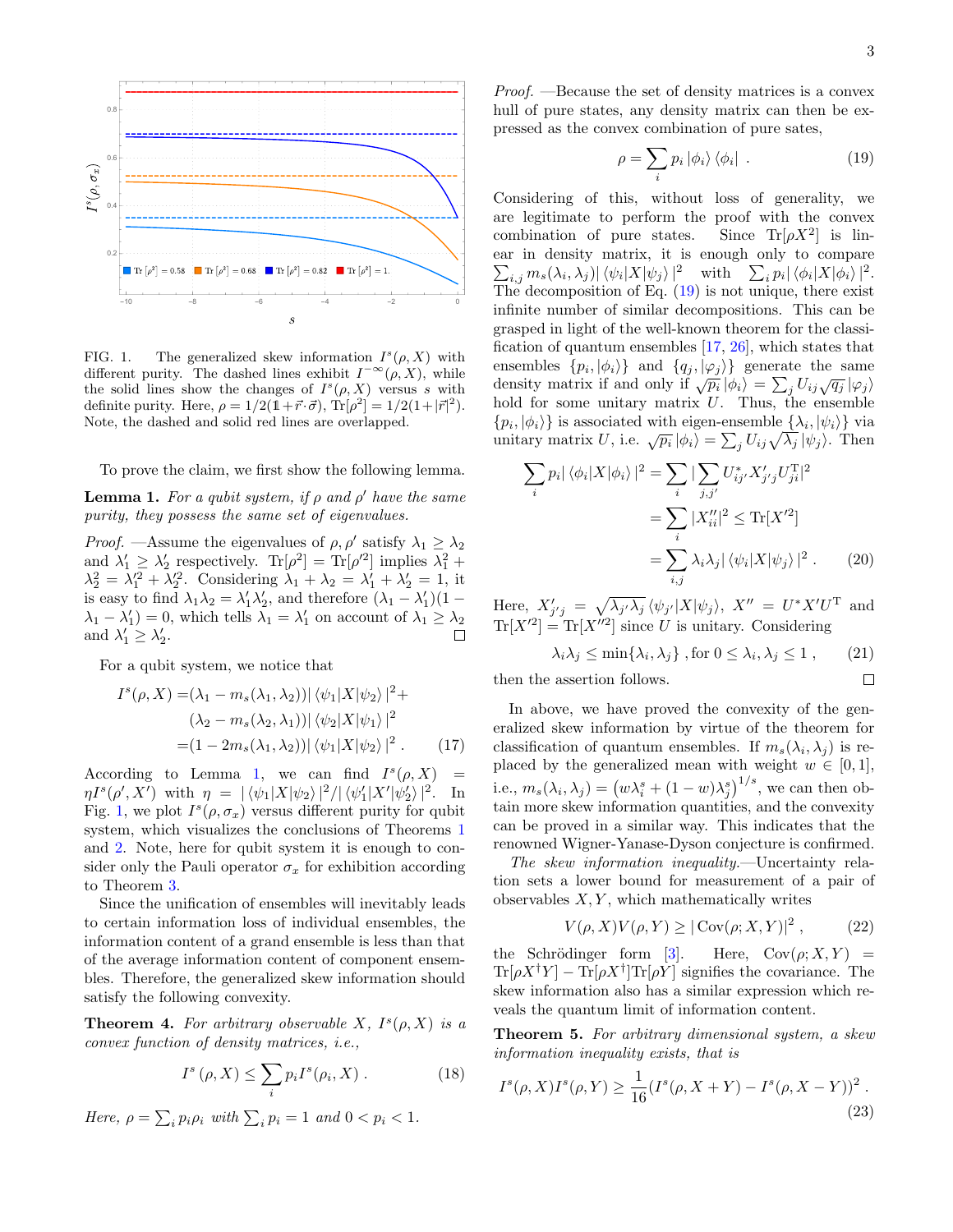*Proof.* —We first show that  $\text{Re }\zeta_\rho^s(X, Y)$ , defined in [\(6\)](#page-1-3), is a bilinear function in the real vector space  $\mathcal{H}_d = \{X | X =$  $X^{\dagger}, X \in M_d(\mathcal{C})\}$ . This is somewhat obvious, since one may notice that  $\operatorname{Re}\zeta_{\rho}^s(X,Y) = [\zeta_{\rho}^s(X,Y) + \zeta_{\rho}^s(Y,X)]/2$ , and hence  $\text{Re }\zeta_{\rho}^{s}(X, Y)$  is symmetric in X and Y. Moreover, the bilinear function  $\text{Re }\zeta_{\rho}^{s}(X,Y)$  is semi-definite since  $\operatorname{Re}\zeta_{\rho}^{s}(X,X) = \zeta_{\rho}^{s}(X,X) \geq 0, \forall X \in \mathcal{H}_{d}$ . The above arguments imply the Cauchy-Schwarz inequality,  $I^s(\rho, X)I^s(\rho, Y) \geq |\operatorname{Re}\zeta_\rho^s(X, Y)|^2$ , and that the polarization identity in bilinear form of Re $\zeta_\rho^s(X,Y)$  will certainly yield  $\text{Re}\,\zeta^s_{\rho}(X,Y) = \frac{1}{4}(I^s(\rho, X+Y) - I^s(\rho, X-Y)).$ 

Theorem 6. For a qubit system, we have the following skew information inequalities:

$$
|\text{Re }\zeta_{\rho}^{s}(X,Y)|^{2} \leq I^{s}(\rho,X)I^{s}(\rho,Y) \leq |\zeta_{\rho}^{s}(X,Y)|^{2}. (24)
$$

Here,

$$
\operatorname{Re}\zeta_{\rho}^{s}(X,Y) = \frac{1}{4}(I^{s}(\rho, X + Y) - I^{s}(\rho, X - Y)), \quad (25)
$$

$$
\operatorname{Im}\zeta_{\rho}^{s}(X,Y) = \frac{1}{2i}\operatorname{Tr}[\rho[X,Y]]\,. \tag{26}
$$

Proof. —The first half part of the inequality has been proved in Theorem [5.](#page-2-3) For the latter, we proceed the proving under two situations.

Case 1: when  $\rho$  is a maximally mixed state, i.e.  $\text{Tr}[\rho^2] = \frac{1}{2}$  or a pure state, i.e.  $\text{Tr}[\rho^2] = 1$ . If  $\rho$  is the maximally mixed, the inequality is true on account of  $I^s(\rho, X) = 0$ . Otherwise, if  $\rho$  is a pure state and  $\rho = \sum_{i=1}^{2} \lambda_i |\psi_i\rangle \langle \psi_i | , \lambda_1 = 1, \lambda_2 = 0, \langle \psi_i | \psi_j \rangle = \delta_{ij}$ , we have

$$
\zeta_{\rho}^{s}(X,Y) = \sum_{i \neq j} \left[ \lambda_{i} - m_{s}(\lambda_{i}, \lambda_{j}) \right] \langle \psi_{i} | X^{\dagger} | \psi_{j} \rangle \langle \psi_{j} | Y | \psi_{i} \rangle
$$

$$
= \langle \psi_{1} | X^{\dagger} | \psi_{2} \rangle \langle \psi_{2} | Y | \psi_{1} \rangle . \tag{27}
$$

Here, we have employed the previous convention  $m_s(1,0) = m_s(0,1) = 0$ . Similarly, we have  $I^s(\rho, X) =$  $|\langle \psi_1 | X^{\dagger} | \psi_2 \rangle|^2$  and  $I^s(\rho, Y) = | \langle \psi_1 | Y^{\dagger} | \psi_2 \rangle|^2$ . Thus

$$
|\zeta_{\rho}^{s}(X,Y)|^{2} = I^{s}(\rho,X)I^{s}(\rho,Y).
$$
 (28)

Case 2: when  $\rho$  is a mixed state with  $\frac{1}{2}$  < Tr[ $\rho^2$ ] < 1. We define the following matrix similar to covariance matrix for two observables  $X$  and  $Y$ :

$$
\mathcal{P}^s(\rho) := \begin{pmatrix} \zeta^s_{\rho}(X, X) & \zeta^s_{\rho}(X, Y) \\ \zeta^s_{\rho}(Y, X) & \zeta^s_{\rho}(Y, Y) \end{pmatrix} . \tag{29}
$$

 $\mathcal{P}^{s}(\rho)$  is a Hermitian matrix due to the Hermiticity of  $\zeta_{\rho}^{s}(X, Y)$ . Now, the question is equivalent to prove that  $\dot{\mathcal{P}}^{s}(\rho)$  is an indefinite matrix, i.e. det  $\mathcal{P}^{s}(\rho) \leq 0$  for arbitrary observables  $X, Y$  and quantum state  $\rho$ . A matrix is indefinite if and only if  $\langle \psi | A | \psi \rangle$  is real for all  $|\psi\rangle \in \mathbb{C}^2$ . Since there are vectors  $|\psi\rangle, |\phi\rangle \in \mathbb{C}^2$  such

that  $\langle \phi | A | \phi \rangle < 0 < \langle \psi | A | \psi \rangle$ . Assuming  $| \psi \rangle = (c_1, c_2)^T$ with  $c_1, c_2 \in \mathbb{C}$ , we then have

$$
\langle \psi | \mathcal{P}^s(\rho) | \psi \rangle = \zeta^s_{\rho}(X', X') = I^s(\rho, X') , \qquad (30)
$$

where  $X' = c_1 X + c_2 Y$ . Therefore, whether  $\mathcal{P}^s(\rho)$  is indefinite or not hinges completely on the vectors within subspace span $\{X,Y\} = \{X'|X' = c_1X + c_2Y\}$ . To be specific,  $\mathcal{P}^s(\rho)$  is indefinite if and only if there are both positive vector  $X'_1$  and negative vector  $X'_2$  within the subspace span $\{X, Y\}$ . Then we may construct positive and negative vectors when  $-\infty < s \leq 0$ . In light of Theorem [1,](#page-1-0) when  $X'$  is a Hermitian matrix, i.e.  $c_1$  and  $c_2$  are both real numbers, it is then a positive vector,  $I^s(\rho, X') > 0$ . That means for arbitrary observables  $X, Y$ , the positive vector within the subspace span $\{X, Y\}$ is obtained. For negative vector,  $\forall A \in M_d(\mathbb{C})$ , we have

<span id="page-3-0"></span>
$$
I^{s}(\rho, A) = (\lambda_1 - m_s(\lambda_1, \lambda_2)|\widetilde{A}_{21}|^2 +
$$
  

$$
(\lambda_2 - m_s(\lambda_2, \lambda_1))|\widetilde{A}_{12}|^2.
$$
 (31)

Here,  $\widetilde{A}_{12} = \langle \psi_1 | A | \psi_2 \rangle$  and  $\widetilde{A}_{21} = \langle \psi_2 | A | \psi_1 \rangle$  can be viewed as matrix elements of A with respect to basis  $\{|\psi_1\rangle, |\psi_2\rangle\}$ , which means A and A are associated via unitary transformation,  $\widetilde{A} = U^{\dagger} A U$  with  $UU^{\dagger} = 1$ .

For qubit system, arbitrary two observables  $X, Y$  can be expressed as

$$
X = \begin{pmatrix} \times & \alpha \\ \alpha^* & \times \end{pmatrix}, Y = \begin{pmatrix} \times & \beta \\ \beta^* & \times \end{pmatrix}.
$$
 (32)

Here, the diagonal elements can be any real numbers;  $\alpha$ ,  $\beta$ are arbitrary nonzero complex numbers. Since unitary transformation does not change the Hermiticity, that means after the unitary transformation,  $X$  and  $Y$  may take similar forms

$$
\widetilde{X} = \begin{pmatrix} \times & \alpha' \\ \alpha'^* & \times \end{pmatrix} , \ \widetilde{Y} = \begin{pmatrix} \times & \beta' \\ \beta'^* & \times \end{pmatrix} . \tag{33}
$$

And hence

$$
\widetilde{X}' = U^{\dagger} X' U = \begin{pmatrix} \times & c_1 \alpha' + c_2 \beta' \\ c_1 \alpha'^* + c_2 \beta'^* & \times \end{pmatrix} , \quad (34)
$$

where  $X' = c_1X + c_2Y$ . Considering Eq. [\(31\)](#page-3-0), if  $c_1$  and  $c_2$  satisfy  $c_1\alpha' + c_2\beta' \neq 0$  and  $c_1\alpha'^* + c_2\beta'^* = 0$ , then  $I^s(\rho, X') < 0$ , which implies

$$
\frac{\alpha'}{\beta'} \neq \frac{\alpha'^*}{\beta'^*} \,. \tag{35}
$$

Thus the negative vector  $X' = c_1X + c_2Y$  is constructed. Here,  $c_1 \neq 0$ ,  $c_2 = -\frac{\alpha'^*}{\beta'^*} c_1$  if  $\alpha' \neq \kappa \beta'$  and  $\alpha', \beta' \neq 0$ with  $\kappa$  being a real number. Note, in case  $\alpha' = 0$  or  $\beta' = 0$ , we readily have  $I^s(\rho, X) = 0$  or  $I^s(\rho, Y) = 0$ . On the other hand, if  $\alpha' = \kappa \beta'$  and X is linearly dependent on Y, i.e.,  $X = \kappa Y$ , then  $\det \mathcal{P}^s(\rho) = 0$ . Of the case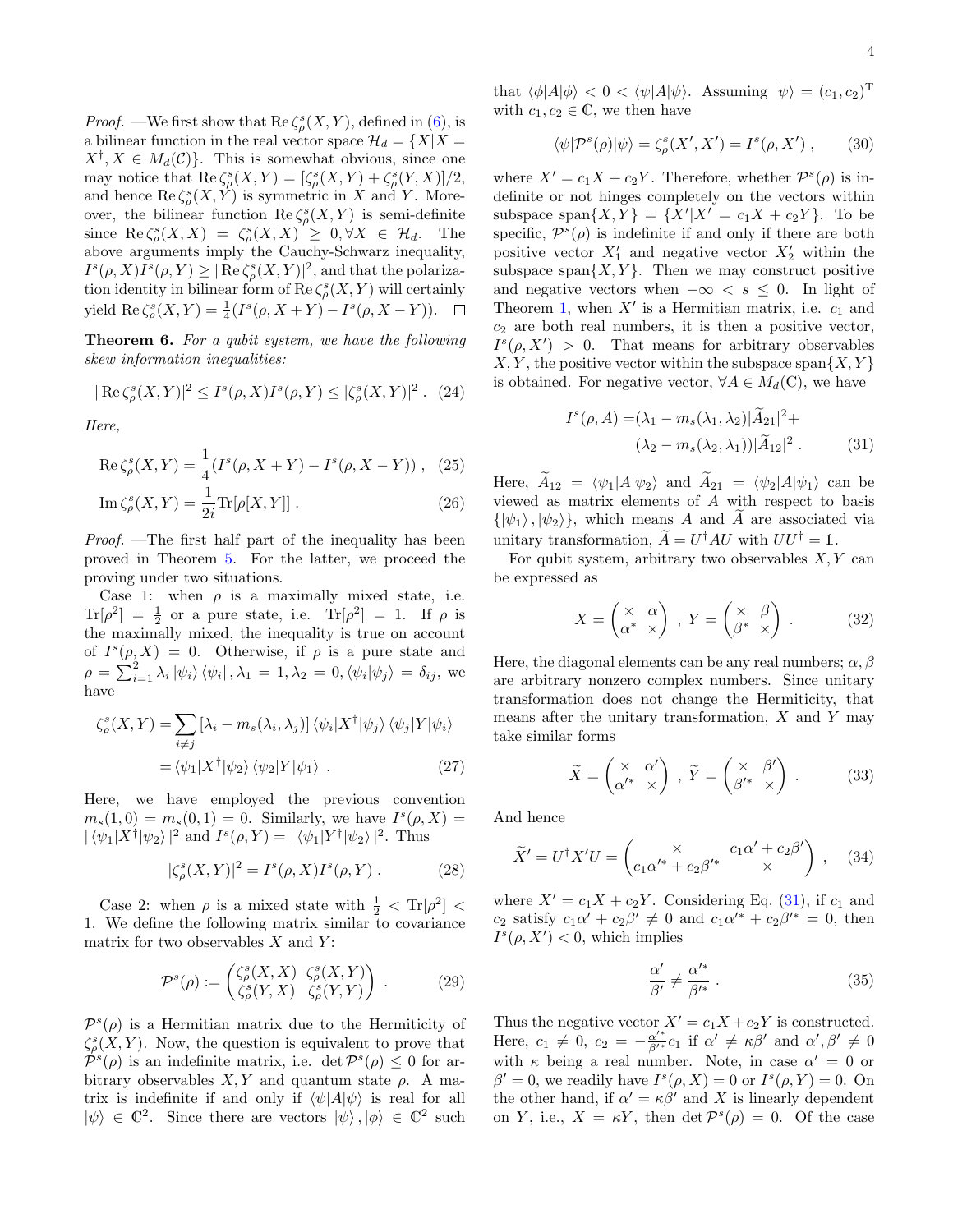

<span id="page-4-8"></span>FIG. 2. The skew information inequality for Pauli operators  $\sigma_x$  and  $\sigma_y$  in quantum state  $\rho = 1/2(1 + \vec{r} \cdot \vec{\sigma})$  with  $\vec{r} = r(\cos\theta\sin\phi, \cos\theta\cos\phi, \sin\theta)^{\mathrm{T}}, \theta = \phi = \pi/3, r \in [0, 1].$ The orange and blue curves correspond to quantum Fisher information and Wigner–Yanase skew information respectively.

 $s = -\infty$ , because  $I^{-\infty}(\rho, X) = (\lambda_1 - \lambda_2) |\langle \psi_1 | X | \psi_2 \rangle|^2$ and  $\zeta_{\rho}^{-\infty}(X,Y) = (\lambda_2 - \lambda_1) \langle \psi_1 | X | \psi_2 \rangle \langle \psi_1 | Y | \psi_2 \rangle$ , we have  $I^{-\infty}(\rho, X)I^{-\infty}(\rho, Y) = |\zeta_{\rho}^{-\infty}(X, Y)|^2$ . Hereto, we have proved the theorem in all possible situations, and notice that the polarization identity for the sesquilinear form of  $\zeta_\rho^s(X,Y)$  gives

$$
\zeta_{\rho}^{s}(X,Y) = \frac{1}{4} [(I^{s}(\rho, X + Y) - I^{s}(\rho, X - Y)) + i(I^{s}(\rho, X - iY) - I^{s}(\rho, X + iY))], \quad (36)
$$

which implies

Re 
$$
\zeta^s_\rho(X, Y) = \frac{1}{4}(I^s(\rho, X + Y) - I^s(\rho, X - Y)),
$$
 (37)

$$
\operatorname{Im}\zeta_{\rho}^{s}(X,Y) = \frac{1}{2i}\operatorname{Tr}[\rho[X,Y]]. \tag{38}
$$

Corollary. For a qubit system, the skew information inequality

$$
\mathcal{I}^s_{\rho}(X,Y) \le \frac{1}{4} |\text{Tr}[\rho[X,Y]]|^2 \tag{39}
$$

exists, where  $\mathcal{I}^s_{\rho}(X,Y) := I^s(\rho,X)I^s(\rho,Y) - \frac{1}{16}[I^s(\rho,X +$  $(Y) - I^{s}(\rho, X - Y)]^{2}$  and  $\mathcal{I}_{\rho}^{s}(X, Y) \geq 0$ .

For comparison, we notice that the Schrödinger uncertainty relation Eq. [\(22\)](#page-2-4) can be reformulated as

$$
\mathcal{V}_{\rho}(X,Y) \ge \frac{1}{4} |\text{Tr}[\rho[X,Y]|^2 , \qquad (40)
$$

with  $\mathcal{V}_{\rho}(X,Y) := V(\rho,X)V(\rho,Y) - \frac{1}{16}[V(\rho,X+Y) V(\rho, X-Y)$ <sup>2</sup>. Eq. [\(40\)](#page-4-5) is an improvement to the Robertson uncertainty relation [\[2\]](#page-4-6)

$$
V(\rho, X)V(\rho, Y) \ge \frac{1}{4} |\text{Tr}[\rho[X, Y]]|^2.
$$
 (41)

Eq.  $(40)$  sets a lower bound for the measurement uncertainty of incompatible observables. As a counterpart, our inequality Eq. [\(39\)](#page-4-7) provides an upper bound for accessible information about incompatible observables. To illustrate, we plot the constraint contour for the case of Pauli operators  $\sigma_x$  and  $\sigma_y$  in Fig. [2.](#page-4-8)

Conclusions.—The generalized skew information is found can play an important role in quantum information science. In this paper, we revisit the skew information introduced by Wigner and Yanase and define a generalized skew information quantity  $I^s(\rho, X)$  which contains Wigner-Yanase skew information and QFI as special cases. We give a transparent convexity proof about  $I^s(\rho, X)$ , which in the meantime provides a simple proof of Wigner-Yanase-Dyson conjecture. We consider the quantum limit from the information point of view, which yields the skew information inequality and stands as a supplements to the known uncertainty relation. In practice, for accessible information content, the upper limit usually might be more meaningful than the lower one. Nevertheless, it should be noted that the result Eq. [\(39\)](#page-4-7) is only applicable to the qubit system, the highlight in quantum information, its high dimensional extension still requires extra strength to fulfill.

## ACKNOWLEDGEMENTS

This work was supported in part by the National Natural Science Foundation of China(NSFC) under the Grants 11975236 and by the University of Chinese Academy of Sciences.

<span id="page-4-0"></span>∗ [qiaocf@ucas.ac.cn](mailto:qiaocf@ucas.ac.cn)

 $\Box$ 

- <span id="page-4-1"></span> $[1]$  W. Heisenberg, Über den anschaulichen inhalt der quantentheoretischen kinematik und mechanik, [Zeitschr.](https://doi.org/10.1007/978-3-642-61659-4_30) Phys. 33[, 879 \(1927\).](https://doi.org/10.1007/978-3-642-61659-4_30)
- <span id="page-4-7"></span><span id="page-4-6"></span>[2] H. P. Robertson, The uncertainty principle, [Phys. Rev.](https://doi.org/10.1103/PhysRev.34.163) 34[, 163 \(1929\).](https://doi.org/10.1103/PhysRev.34.163)
- <span id="page-4-4"></span>[3] annotated by A. Angelow and M. C. Batoni, About heisenberg uncertainty relation (by E. Schrödinger) (2008), [arXiv:quant-ph/9903100 \[quant-ph\].](https://arxiv.org/abs/quant-ph/9903100)
- [4] H. Maassen and J. B. Uffink, Generalized entropic uncertainty relations, [Phys. Rev. Lett.](https://doi.org/10.1103/PhysRevLett.60.1103) 60, 1103 (1988).
- [5] S. Friedland, V. Gheorghiu, and G. Gour, Universal uncertainty relations, [Phys. Rev. Lett.](https://doi.org/10.1103/PhysRevLett.111.230401) 111, 230401 (2013).
- <span id="page-4-5"></span>[6] P. J. Coles, M. Berta, M. Tomamichel, and S. Wehner, Entropic uncertainty relations and their applications, [Rev. Mod. Phys.](https://doi.org/10.1103/RevModPhys.89.015002) 89, 015002 (2017).
- [7] J.-L. Li and C.-F. Qiao, The optimal uncertainty relation, Ann Phys 531[, 1900143 \(2019\).](https://doi.org/10.1002/andp.201900143)
- <span id="page-4-2"></span>[8] J.-L. Li and C.-F. Qiao, The generalized uncertainty principle, [Ann Phys , 2000335 \(2020\).](https://doi.org/10.1002/andp.202000335)
- <span id="page-4-3"></span>[9] E. P. Wigner and M. M. Yanase, Information contents of distributions, [Proc Natl Acad Sci U S A](https://doi.org/10.1073/pnas.49.6.910) 49, 910 (1963).